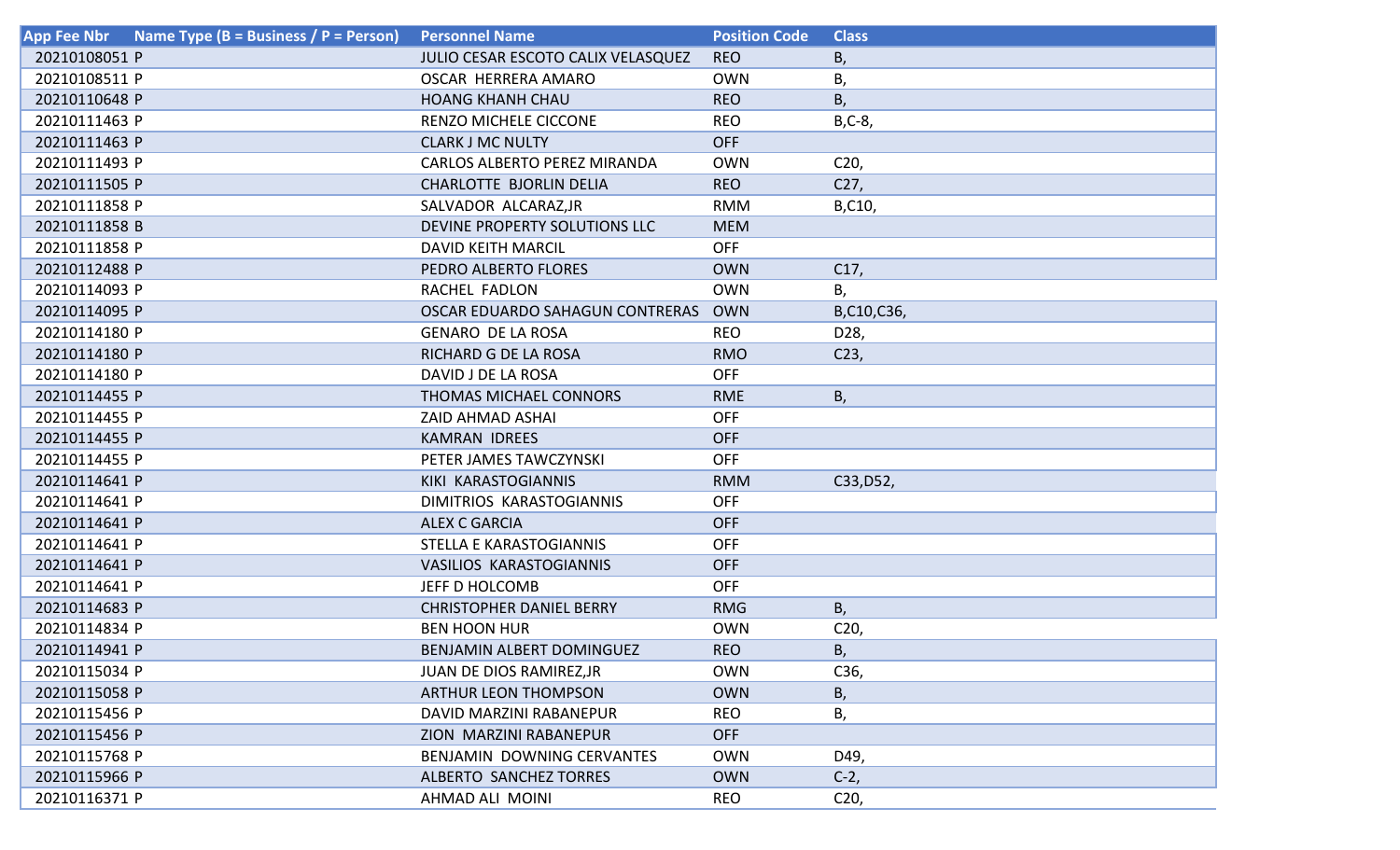| 20210116461 P | <b>SANG SUK CHOI</b>              | <b>OWN</b> | В,              |
|---------------|-----------------------------------|------------|-----------------|
| 20210116694 P | ALFREDO BERMUDEZ CRUZ             | <b>REO</b> | C10,            |
| 20210116694 P | <b>MARIA LOURDES CRUZ</b>         | <b>OFF</b> |                 |
| 20210116741 P | DENIS FRANCISCO AGUILAR FUENTES   | <b>REO</b> | D49,            |
| 20210116741 P | <b>BERTHA GOMEZ</b>               | <b>OFF</b> |                 |
| 20210117056 P | JOHN WESLEY HARDEN                | <b>REO</b> | C <sub>16</sub> |
| 20210117158 P | ROSARIO DEL CARMEN GARCIA         | <b>OWN</b> | В,              |
| 20210117200 P | <b>REBHEY DIAB HAMMOUDEH</b>      | <b>OWN</b> | C13,            |
| 20210117322 P | <b>JARRETT DAVID HALE</b>         | <b>OFF</b> |                 |
| 20210117322 P | MARK STEVENS ESPINOZA, JR         | <b>REO</b> | В,              |
| 20210117671 P | <b>JON ALAN WILLINGHAM</b>        | <b>RMO</b> | Β,              |
| 20210117671 P | <b>JEFFREY GERARD ROOS</b>        | <b>OFF</b> |                 |
| 20210117671 P | RICHARD BECKWITT                  | <b>OFF</b> |                 |
| 20210117715 P | <b>VITALIY MIKHAILOVICH KOZAK</b> | <b>REO</b> | В,              |
| 20210117819 P | PETER THOMAS ROHAN                | <b>RMM</b> | C <sub>27</sub> |
| 20210117875 P | <b>CHRISTOPHER DAVID PEHKOFF</b>  | <b>REO</b> | $B, C-6$        |
| 20210117909 P | <b>ISRAEL ADALBERTO GONZALEZ</b>  | <b>RMO</b> | C10,            |
| 20210117909 P | WILLIAM ALEXANDER FAJARDO         | <b>CEO</b> |                 |
| 20210117909 P | LIZETH AZUCENA GONZALEZ           | <b>OFF</b> |                 |
| 20210117932 P | <b>NOY FALIK</b>                  | <b>OWN</b> | D28,            |
| 20210118283 P | <b>GARY NEAL THOMPSON</b>         | <b>OWN</b> | C39,            |
| 20210118298 P | <b>GERARDO BARAJAS</b>            | <b>OWN</b> | D12,            |
| 20210118300 P | <b>JENNIFER ANNE BUTTS</b>        | <b>OWN</b> | C33,            |
| 20210118360 P | RAUL ENCISO SOLIS                 | <b>OWN</b> | C10,            |
| 20210118417 P | ARIE SHALOM                       | <b>RMO</b> | C36,            |
| 20210118417 P | <b>OMER MICHAEL SHALOM</b>        | <b>CEO</b> |                 |
| 20210118418 P | <b>CARINE DEMIRJIAN</b>           | <b>RMO</b> | D28,            |
| 20210118418 P | <b>IDAN TORGMAN</b>               | <b>CEO</b> |                 |
| 20210118418 P | <b>TAMIR BEN MISHAL</b>           | <b>OFF</b> |                 |
| 20210118419 P | PATRICK SAMUEL LAMORE             | RMM        | C <sub>10</sub> |
| 20210118419 P | <b>SHANE GENE BRITT</b>           | <b>MEM</b> |                 |
| 20210118502 P | RICHARD EDWARD CORNETT            | <b>QPT</b> | В,              |
| 20210118502 P | <b>DANIEL LEE CORNETT</b>         | <b>GPT</b> |                 |
| 20210118559 P | HUMBERTO VILLALPANDO ALVARADO     | <b>REO</b> | $C-9$ ,         |
| 20210118585 P | JARROD JAMES SUTHERLAND           | <b>RMG</b> | C10,            |
| 20210118588 P | <b>RAMSEY WALID DAHAM</b>         | <b>REO</b> | Β,              |
| 20210118630 P | THOMAS WILLIAM BREWER, JR         | <b>REO</b> | C36,            |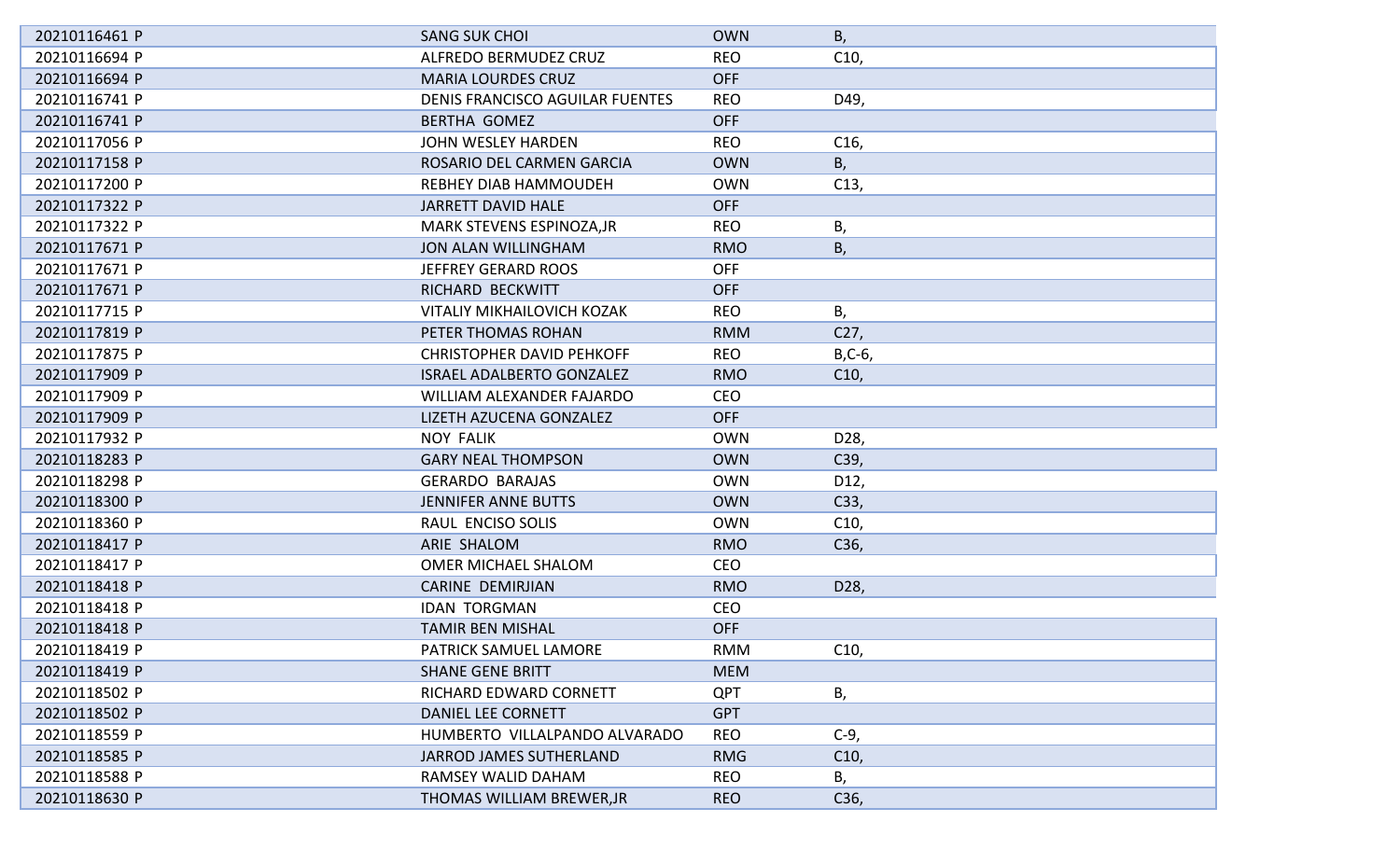| 20210118659 P | PAVEL KURIAL                      | <b>REO</b> | B,C36,          |
|---------------|-----------------------------------|------------|-----------------|
| 20210118680 P | <b>GLENN DAVID TOFANI</b>         | <b>REO</b> | A, B, C36,      |
| 20210118680 B | APPLIED GEOKINETICS HOLDINGS LLC  | <b>MEM</b> |                 |
| 20210118717 P | <b>WILLIAM EDWARD BIRKHOLZ</b>    | <b>RME</b> | C <sub>16</sub> |
| 20210118717 P | <b>ROBERT FENNER</b>              | <b>CEO</b> |                 |
| 20210118717 P | LINDA KATHLEEN FENNER             | <b>OFF</b> |                 |
| 20210118756 P | <b>SEAN WILLIAM PORTEOUS</b>      | <b>OWN</b> | $C-8$           |
| 20210118780 P | <b>JOSEPH DANIEL LAWTON</b>       | <b>RMG</b> | C <sub>20</sub> |
| 20210118788 P | ZHENYING JIANG                    | <b>REO</b> | В,              |
| 20210118788 P | <b>RUIWEN LIU</b>                 | <b>OFF</b> |                 |
| 20210118788 P | MIU TAM                           | <b>OFF</b> |                 |
| 20210118789 P | <b>BENAVIDAL GERTRUDIS RIVAS</b>  | <b>REO</b> | $C-8,$          |
| 20210118789 P | <b>WILSON HUMNERTO RIVAS</b>      | <b>OFF</b> |                 |
| 20210118789 P | <b>ARON AVEL RIVAS</b>            | <b>OFF</b> |                 |
| 20210118792 P | <b>ERIC JOHN HAGERMAN</b>         | <b>REO</b> | $C-7, C10,$     |
| 20210118816 P | AMIRAM ZIGNER                     | <b>RMO</b> | В,              |
| 20210118816 P | ORI MOTI ZIGNER                   | <b>CEO</b> |                 |
| 20210118836 P | MICHAEL KENNETH SEVERINO          | <b>REO</b> | C10,            |
| 20210118837 P | <b>CHRISTOPHER DAVID BUZZELL</b>  | <b>RMG</b> | В,              |
| 20210118863 P | AURELIANO OCHOA                   | <b>OWN</b> | C33,            |
| 20210118926 P | <b>ANTHONY ANDREW SMITH</b>       | <b>REO</b> | C36,            |
| 20210118930 P | <b>MELISSA NADINE BELONG</b>      | <b>RMM</b> | C <sub>27</sub> |
| 20210118930 P | MOSES LAUREL ASPIRAS, JR          | <b>OFF</b> |                 |
| 20210118931 P | ANDREW JOO                        | <b>QPT</b> | C33,            |
| 20210118931 P | SOOIL JOO                         | <b>GPT</b> |                 |
| 20210118931 P | <b>SUNOK HWANG</b>                | <b>GPT</b> |                 |
| 20210118932 P | <b>BRETT JAMES MAIER</b>          | <b>RMO</b> | C12,            |
| 20210118932 P | <b>HEATHER GLYNN MAIER</b>        | <b>OFF</b> |                 |
| 20210118937 P | <b>JOSE SALUD RUIZ VARGAS</b>     | <b>REO</b> | $C-5$           |
| 20210118939 P | NESTOR JOSE GAJARDO NEIRA         | <b>OWN</b> | C13,            |
| 20210118940 P | <b>GERZAIN VERGARA BLANCO</b>     | <b>REO</b> | C10,            |
| 20210118941 P | PEDRO GOMEZ ORTIZ                 | <b>OWN</b> | В,              |
| 20210118954 P | <b>DAVID RIVAS GALVAN</b>         | <b>OWN</b> | C33,            |
| 20210118955 P | <b>BRANDON LEWIS WEATHERS</b>     | <b>OWN</b> | D21,            |
| 20210118956 P | ODILON GONZALEZ RAGOITIA          | <b>OWN</b> | D49,            |
| 20210118958 P | JEFFREY ALLEN SANDERS             | <b>OWN</b> | C36,            |
| 20210118960 P | <b>JULIO CESAR MENDOZA FAUDOA</b> | <b>REO</b> | В,              |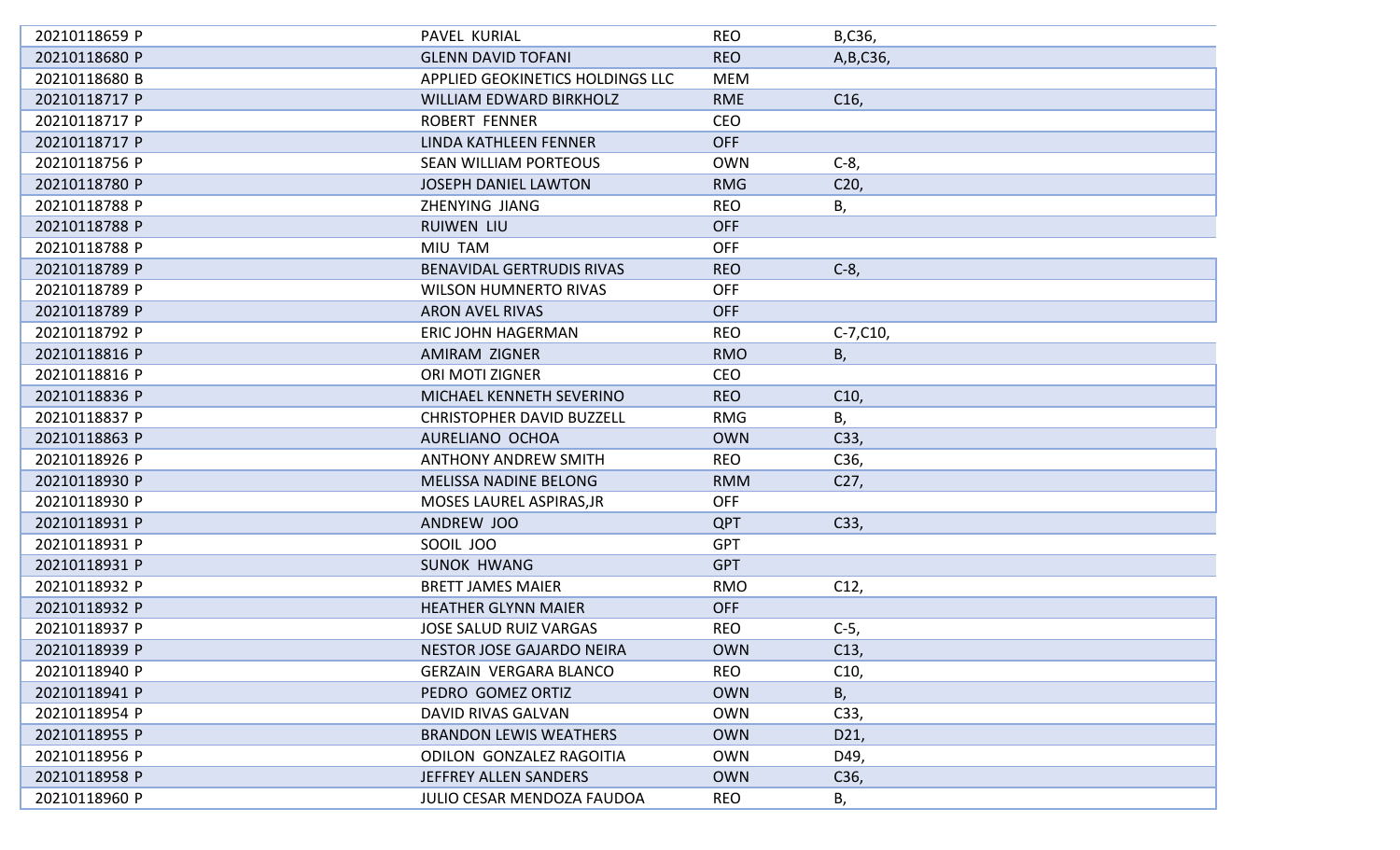| 20210118961 P | <b>CESAR MARRON MENDOZA</b>     | <b>OWN</b> | $B-2,$          |
|---------------|---------------------------------|------------|-----------------|
| 20210118964 P | <b>BYRON ARMANDO PALENCIA</b>   | <b>REO</b> | D63,            |
| 20210118965 P | <b>EDWIN RAMIREZ</b>            | <b>OWN</b> | B,              |
| 20210118967 P | EDGAR ESTUARDO ACEITUNO PAZ, JR | <b>REO</b> | C45,            |
| 20210118967 P | JANETTE ERMINIA ACEITUNO        | <b>OFF</b> |                 |
| 20210118969 P | PAUL CONDE                      | <b>REO</b> | C10,            |
| 20210118971 P | JESSIE EDWIN VEGA CAMACHO       | <b>REO</b> | В,              |
| 20210118971 P | <b>JESUS VEGA PEREZ</b>         | <b>OFF</b> |                 |
| 20210118976 P | <b>FABIO JOSE AVILA MENDES</b>  | <b>OWN</b> | C33,            |
| 20210118979 P | LESTER ALEXANDER CRUZ ROMERO    | <b>OWN</b> | C33,            |
| 20210118981 P | <b>SHAUN STEVEN ROBLEDO</b>     | <b>REO</b> | C <sub>20</sub> |
| 20210119008 P | <b>MARK ANDREW RINGOR</b>       | <b>OWN</b> | C39,            |
| 20210119009 P | ANGEL VASQUEZ RAMIREZ           | <b>OWN</b> | C54,            |
| 20210119014 P | <b>CAMERON PARKER NAGIN</b>     | <b>OWN</b> | C10,            |
| 20210119016 P | <b>JEREMY JAMES BUGNI</b>       | <b>OWN</b> | C33,            |
| 20210119258 P | ALVARO JERONIMO VILLANUEVA      | <b>OWN</b> | C15,            |
| 20210119272 P | YAPING SHEN                     | <b>RMO</b> | B,              |
| 20210119278 P | HUAHUA JIANG                    | <b>REO</b> | C10,C20,        |
| 20210119278 P | <b>FAN PENG</b>                 | <b>OFF</b> |                 |
| 20210119279 P | MICHAEL JAMES WILLIAMS          | <b>OWN</b> | Β,              |
| 20210119349 P | <b>FRANCIS GABRIEL MULLAN</b>   | <b>REO</b> | Β,              |
| 20210119352 P | DORIAN DURNHAM LEWIS            | <b>REO</b> | D28, D21,       |
| 20210119357 P | <b>JASON SCOTT LOPEZ</b>        | <b>RMG</b> | Β,              |
| 20210119357 P | <b>COLLENE CAROLE LOPEZ</b>     | MEM        |                 |
| 20210119366 P | RICHARD ANTHONY DUBOIS          | <b>OWN</b> | C10,            |
| 20210119709 P | <b>KENNETH WAYNE WILLIAMS</b>   | <b>RMO</b> | В,              |
| 20210119709 P | JEFFERY GEORGE WILLIAMS         | <b>CEO</b> |                 |
| 20210203985 P | THOMAS J RYAN                   | <b>RME</b> | $C-7,$          |
| 20210203986 P | <b>MARK ELLIS POMPEY</b>        | <b>RMO</b> | B,C17,          |
| 20210204140 P | <b>ANTHONY JAMES LIUZZI</b>     | <b>OWN</b> | C10,            |
| 20210204633 P | RALPH DOMINICK SAVIANO          | <b>REO</b> | А,              |
| 20210204724 P | PHILLIP CHRISTOPHER ROWLEY      | <b>RME</b> | C38,            |
| 20210204759 P | <b>MARTIN ALBERTO DIAZ</b>      | <b>REO</b> | C36,            |
| 20210204894 P | <b>CHARLES EDWARD HUSTON</b>    | <b>RMO</b> | Α,              |
| 20210204951 P | EZEQUIEL ALVARADO ALMANZA       | <b>REO</b> | Β,              |
| 20210204978 P | SHEILA JEAN DELANY              | RME        | C <sub>27</sub> |
| 20210204989 P | AUDREY SUSAN FITZGERALD         | <b>RMO</b> | Β,              |